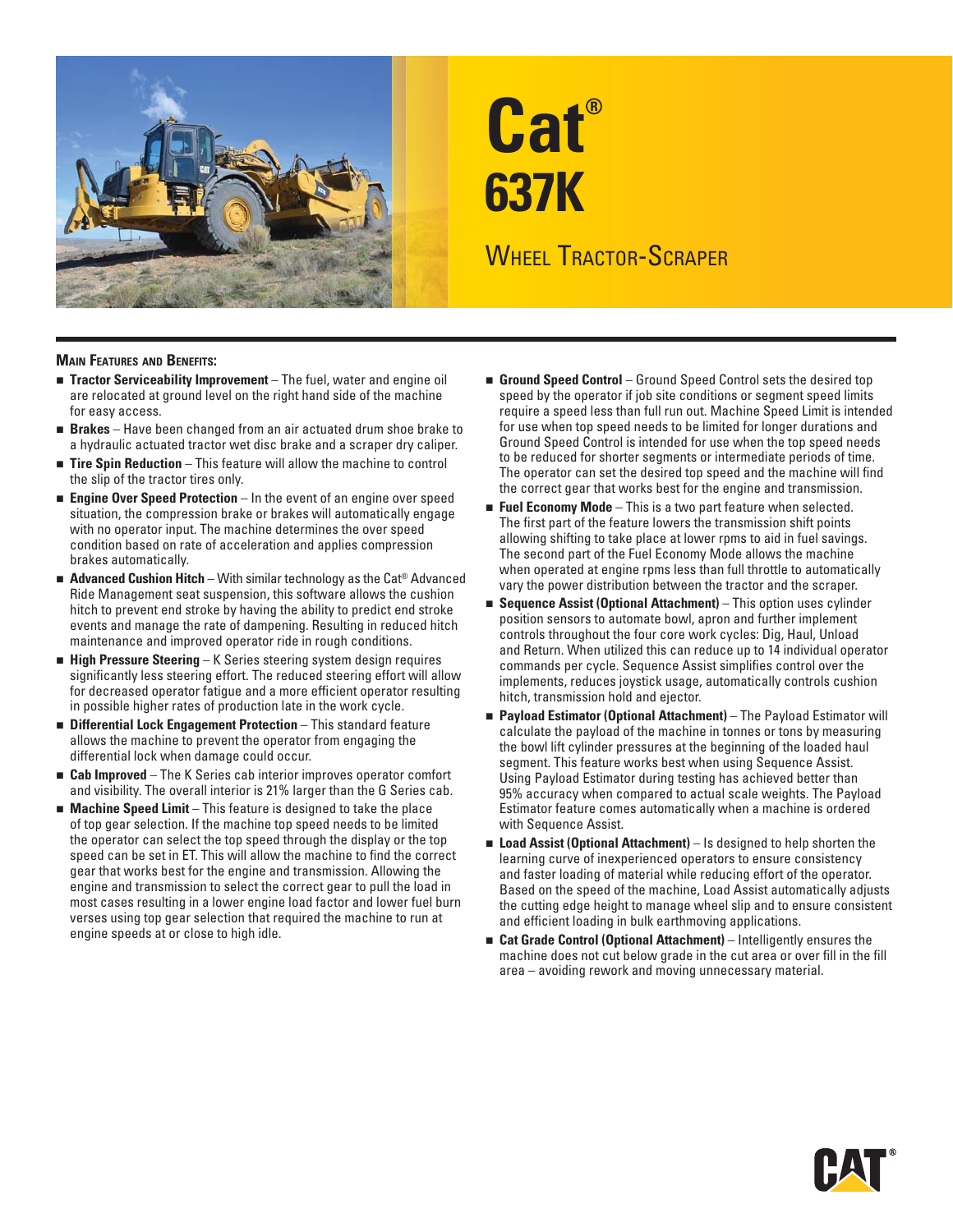# **Specifications**

# **General Data**

| <b>Fuel Tank Refill Capacity: Scraper</b>                                                                | 1400L                    | 370 U.S. gal           |  |  |
|----------------------------------------------------------------------------------------------------------|--------------------------|------------------------|--|--|
| Overall Width                                                                                            | 3.94 <sub>m</sub>        | 12'11"                 |  |  |
| <b>Overall Shipping Height</b>                                                                           | 4.15 m                   | 13'7''                 |  |  |
| <b>Scraper Capacity:</b>                                                                                 |                          |                        |  |  |
| <b>Struck</b>                                                                                            | $18.3 \text{ m}^3$       | 24 yd <sup>3</sup>     |  |  |
| Heaped                                                                                                   | $26 \text{ m}^3$         | 34 yd <sup>3</sup>     |  |  |
| Rated Load                                                                                               | 37 200 kg<br>37.2 tonnes | 82,200 lb<br>41.1 tons |  |  |
| Width of Cut                                                                                             | $3.51 \text{ m}$         | 11'6''                 |  |  |
| Maximum Depth of Cut                                                                                     | 450 mm                   | 17.7"                  |  |  |
| Maximum Depth of Spread                                                                                  | 535 mm                   | 21.1"                  |  |  |
| <b>Top Speed (Loaded)</b>                                                                                | 55.8 km/h                | 34.7 mph               |  |  |
| 180° Curb-to-Curb Turning Width                                                                          | $12.23 \text{ m}$        | 40'2"                  |  |  |
| Tires:                                                                                                   |                          |                        |  |  |
| Tractor                                                                                                  | 37.25R35**E3             |                        |  |  |
| Scraper                                                                                                  | 37.25R35**E3             |                        |  |  |
|                                                                                                          |                          |                        |  |  |
| Non Push-Pull                                                                                            |                          |                        |  |  |
| <b>Operating Weight (Empty)</b>                                                                          | 52 140 kg                | 114,950 lb             |  |  |
| Overall Length                                                                                           | 15.04 m                  | 49'4"                  |  |  |
|                                                                                                          |                          |                        |  |  |
| <b>Push-Pull</b>                                                                                         |                          |                        |  |  |
| <b>Operating Weight (Empty)</b>                                                                          | 54 005 kg                | 119,060 lb             |  |  |
| Overall Length (With Bail Down)                                                                          | 16.64 m                  | 54'7"                  |  |  |
|                                                                                                          |                          |                        |  |  |
| <b>Engine</b>                                                                                            |                          |                        |  |  |
| Engine Model:                                                                                            |                          |                        |  |  |
| <b>Tractor</b>                                                                                           | Cat C18 ACERT™           |                        |  |  |
| Scraper                                                                                                  | Cat C9.3 ACERT           |                        |  |  |
| Rated Engine RPM:                                                                                        |                          |                        |  |  |
| Tractor                                                                                                  | 1,900 rpm                |                        |  |  |
| Scraper                                                                                                  | 2,150 rpm                |                        |  |  |
| Flywheel Power:                                                                                          |                          |                        |  |  |
| Tractor                                                                                                  | 425 kW                   | 570 hp                 |  |  |
| Scraper                                                                                                  | 216 kW                   | 290 hp                 |  |  |
| Cat C9.3 ACERT and C18 ACERT engines meet U.S. EPA Tier 2/<br>EU Stage II Equivalent emission standards. |                          |                        |  |  |

**Cab**

• ROPS/FOPS meet "ISO Standards."

• The exterior sound power level for the standard machine (ISO 6393) is 116 dB(A).

# **Safety Criteria Compliance Standards**

| <b>Rollover Protection Structure (ROPS)</b>       | ISO 3471:2008 for up to<br>21 282 kg (46,919 lb) |
|---------------------------------------------------|--------------------------------------------------|
| <b>Falling Object Protective Structure (FOPS)</b> | ISO 3449:2005 Level II                           |
| <b>Brakes</b>                                     | ISO 3450:2011                                    |
| <b>Steering System</b>                            | ISO 5010:2007                                    |
| Seat Belt                                         | SAE J386:FEB2006                                 |
| Reverse Alarm                                     | ISO 9533:2010                                    |

# **Travel Speeds (Runout)**

| Transmission Gear: |             |            |
|--------------------|-------------|------------|
| First              | $5.5$ km/h  | $3.4$ mph  |
| Second             | $10.0$ km/h | $6.2$ mph  |
| <b>Third</b>       | 12.4 km/h   | $7.7$ mph  |
| Fourth             | $16.9$ km/h | $10.5$ mph |
| Fifth              | 22.7 km/h   | 14.1 mph   |
| Sixth              | 30.6 km/h   | $19.0$ mph |
| Seventh            | 41.95 km/h  | 25.7 mph   |
| Eighth             | 55.8 km/h   | 34.7 mph   |
| Reverse            | $9.9$ km/h  | $6.2$ mph  |
|                    |             |            |

# **Implement Cycle Times**

| <b>Bowl Raise</b>     | 3.5 seconds |
|-----------------------|-------------|
| <b>Bowl Lower</b>     | 3.5 seconds |
| Apron Raise           | 4.0 seconds |
| Apron Lower           | 3.8 seconds |
| <b>Ejector Extend</b> | 8.5 seconds |
| Ejector Retract       | 8.5 seconds |
| <b>Bail Raise</b>     | 1.5 seconds |
| <b>Bail Lower</b>     | 2.1 seconds |

# **Service Refill Capacities**

| Crankcase:                  |        |            |
|-----------------------------|--------|------------|
| Tractor                     | 52 L   | $13.7$ gal |
| Scraper                     | 24.5 L | $6.5$ gal  |
| <b>Transmission System:</b> |        |            |
| Tractor                     | 110L   | 29 gal     |
| Scraper                     | 49 L   | $12.9$ gal |
| Cooling System:             |        |            |
| Tractor                     | 75 L   | $19.8$ gal |
| Scraper                     | 61 L   | $16.1$ gal |
| <b>Fuel Tank</b>            | 1400L  | 370 gal    |
| <b>Hydraulic System</b>     | 142 L  | $37.5$ gal |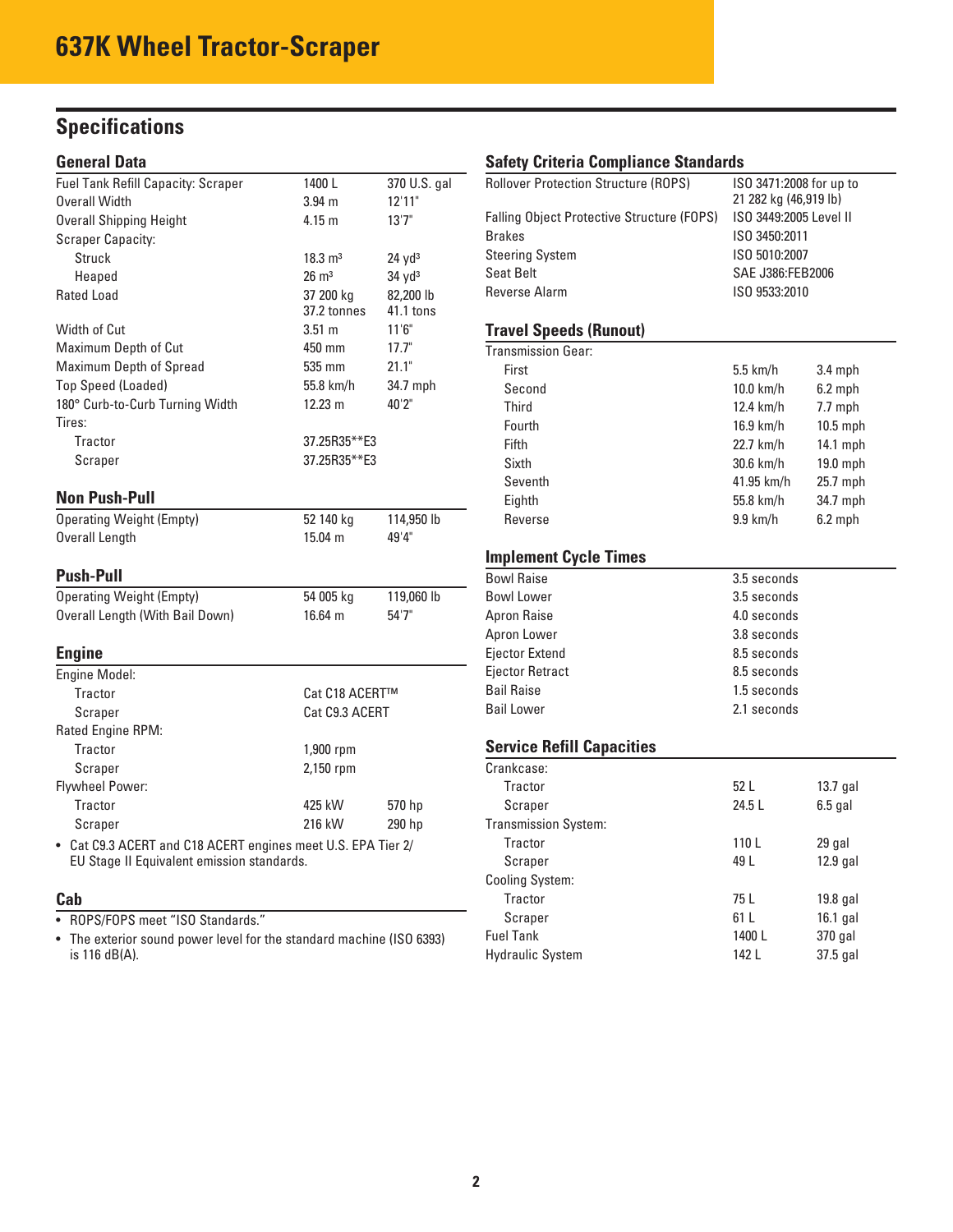# **637K Wheel Tractor-Scraper**





# **Dimensions**

|                                    | mm   | ın    |                                         | mm     | ın    |
|------------------------------------|------|-------|-----------------------------------------|--------|-------|
| 1 Width - Overall Machine          | 3937 | 155   | <b>9</b> Front of Tractor to Front Axle | 3612   | 142.2 |
| 2 Width - Tractor                  | 3499 | 137.8 | <b>10</b> Axle to Vertical Hitch Pin    | 509    | 20    |
| <b>3</b> Width – Rear Tire Centers | 2462 | 96.9  | 11 Height - Scraper Blade Maximum       | 510    | 20    |
| 4 Width - Inside of Bowl           | 3404 | 134   | 12 Wheelbase                            | 8808   | 346.8 |
| 5 Width - Outside Rear Tires       | 3636 | 143.2 | 13 Length - Overall Machine (Standard)  | 15 164 | 597   |
| <b>6</b> Height – Overall Shipping | 4145 | 163.2 | 14 Rear Axle to Rear of Machine         | 2292   | 90.2  |
| 7 Height – Top of Cab              | 3733 | 147   | 15 Length - Maximum (Push-Pull)         | 16 640 | 655.1 |
| 8 Ground Clearance - Tractor       | 664  | 26.1  | 16 Extended Push Block (Push-Pull)      | 2744   | 108   |

| mm   | in    |                                               | mm     | in    |
|------|-------|-----------------------------------------------|--------|-------|
| 3937 | 155   | <b>9</b> Front of Tractor to Front Axle       | 3612   | 142.2 |
| 3499 | 137.8 | <b>10</b> Axle to Vertical Hitch Pin          | 509    | 20    |
| 2462 | 96.9  | 11 Height - Scraper Blade Maximum             | 510    | 20    |
| 3404 | 134   | 12 Wheelbase                                  | 8808   | 346.8 |
| 3636 | 143.2 | <b>13</b> Length – Overall Machine (Standard) | 15 164 | 597   |
| 1145 | 163.2 | 14 Rear Axle to Rear of Machine               | 2292   | 90.2  |
| 3733 | 147   | 15 Length - Maximum (Push-Pull)               | 16 640 | 655.1 |
| 664  | 26.1  | 16 Extended Push Block (Push-Pull)            | 2744   | 108   |

# **STANDARD EQUIPMENT**

## **POWER TRAIN – TRACTOR**

- Cat C18 ACERT engine with MEUI<sup>™</sup>
- Compression engine brake
- **Electric start, 24V**
- Air cleaner, dry type with precleaner
- Fan, hydraulic
- Ground level engine shutdown
- Radiator, aluminum unit core, 9 fins per inch
- Guard, crankcase
- Starting aid, ether
- Braking system:
	- Primary and secondary, wet disc, hydraulic actuated
	- Parking, hydraulic-released, spring-applied
- Throttle lock
- Transmission:
	- 8-speed planetary power shift
	- ECPC control
	- APECS software
	- Programmable top gear selection
	- Transmission hold
	- Differential lock
	- Guard, power train
	- Standard tire spin reduction
	- Ground speed control
	- Machine speed limit
	- Differential lock protection

# **POWER TRAIN – SCRAPER**

- Cat C9.3 ACERT engine:
	- High pressure common rail fuel
- Constant lift engine brake
- Electric start, 24V
- Air cleaner, dry type with precleaner
- Fan, mechanical driven
- Ground level engine shutdown
- Radiator, aluminum unit core, 9 fins per inch
- Starting aid, either
- Braking system:
- Primary and secondary, dry caliper, hydraulic actuated
- **Transmission:** 
	- 4-speed (torque converter drive)
	- Planetary power shift

#### **ELECTRICAL – TRACTOR**

- Alternator, 150 Amp
- Batteries (4), 12V, 1,000 CCA, maintenance free, high output
- **Electrical system, 24V**
- Lighting system:
- Headlights, LED
	- Turn signals with hazard function, LED floodlights, (2) cutting edge (1) bowl, halogen side vision (2)
- Starting/charging receptacle

# **ELECTRICAL – SCRAPER**

- Alarm, backup
- Batteries (4) 12V, 1,000 CCA, maintenance free, high output
- Alternator, 65 Amp
- Electrical system, 24V
- Lighting system:
	- Brake lights, LED
	- Turn signals with hazard function, LED

#### **OPERATOR ENVIRONMENT – TRACTOR**

- HVAC system, heat, AC, defrost
- Thermostat control of HVAC system
- Coat hook
- **Lunchbox platform with holding strap**
- Diagnostic connection (2)
- 12V power ports (2)
- Differential lock (1)
- Dome courtesy light
- Horn, electric
- T-Handle implement control
- **Mirror**, rearview
- Radio ready
- ROPS/FOPS cab, pressurized

(continued on next page)